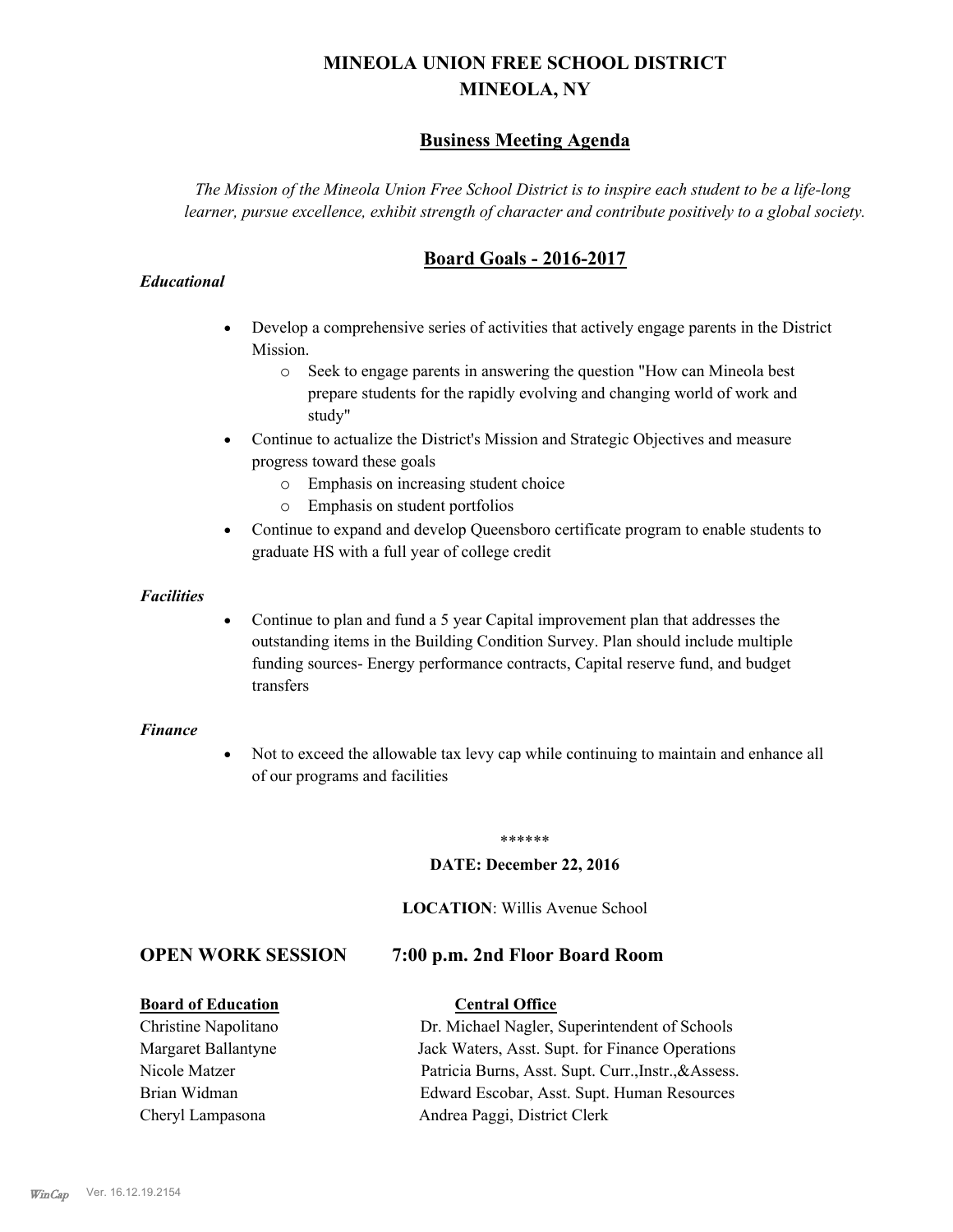**A. Call to Order B. Pledge of Allegiance C. Reading of Mission**

**D. Moment of Silent Meditation**

**E. Dais & Visitor Introductions**

**F. High School Student Organization Report**

**G. BOE Reports**

- **a. Comments from Board Trustees**
- **b. Comments from Board President**
- **c. Comments from Superintendent**

**H. Old Business**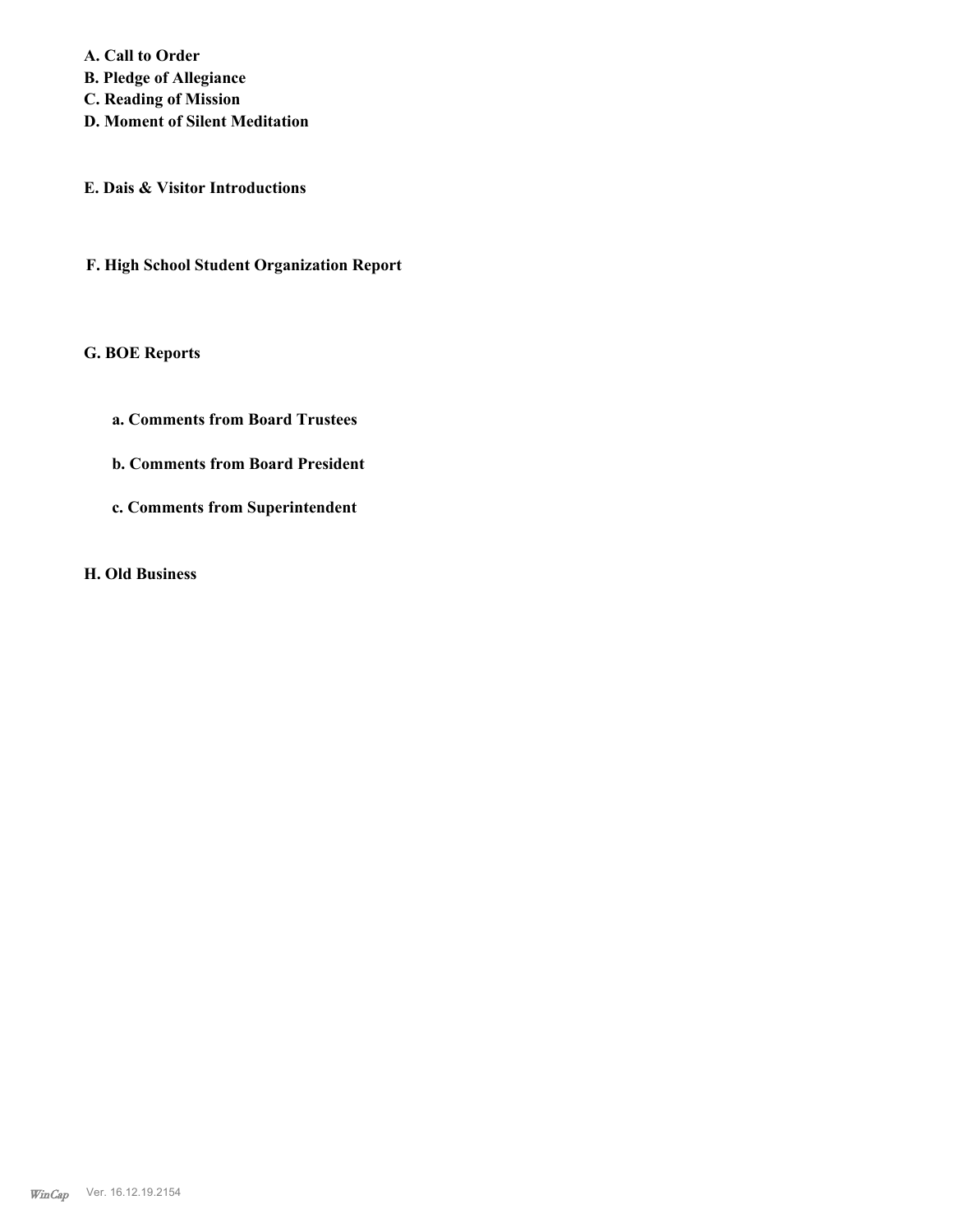## **I. New Business**

## **Approval of CAP- Financial Statements**

**RESOLUTION # 33 - BE IT RESOLVED** that the Board of Education of the Mineola Union Free School District hereby accepts the Corrective Action Plan ("CAP") for the 2016 Audited Financial Statements by Nawrocki Smith and hereby instructs the Assistant Superintendent for Finance and Operations to file such a plan with the NYSED Office of Audit Services.

| <b>Motion:</b> |     |
|----------------|-----|
| Second:        |     |
| Yes:           | No: |
|                |     |
|                |     |
|                |     |
|                |     |
| Passed:        |     |

### **Approval of Participation in National Joint Power Alliance (NJPA)**

**RESOLUTION # 34 - WHEREAS** New York General Municipal Law requires a resolution authorizing the use of a Best Value Award methodology, in the competitive bidding process, for purchase contracts which may be awarded on the basis of low bid or best value, as authorized by General Municipal Law Section 103; and

**WHEREAS** a number of public agencies have registered with the National Joint Power Alliance (NJPA) in order to solicit proposals for the purchase of various commodities and/or services made available through NJPA; and

**WHEREAS** the Board of Education of the Mineola Public Schools wishes to participate in the purchase of various commodities and/or services as authorized by and in accordance with the Education Law, the General Municipal Law and Board Policy; and

**WHEREAS** the Board of Education has been presented a proposed Interlocal Agreement by and between the Region 4 Education Service Center, lead agency for NJPA and Board has found such agreement to be acceptable and in the best interests of the school district and the school community;

**NOW THEREFORE BE IT RESOLVED THAT** the terms and conditions of the agreement having been reviewed by the Board of Trustees of the Mineola Public Schools and found to be acceptable and in the best interests of the school district and the school community are hereby approved; and

**BE IT FURTHER RESOLVED THAT** the Mineola Public Schools designates the Assistant Superintendent for Finance and Operations to act on the district's behalf in matters relating to NJAP.

**Motion: \_\_\_\_\_\_\_\_\_\_\_\_\_**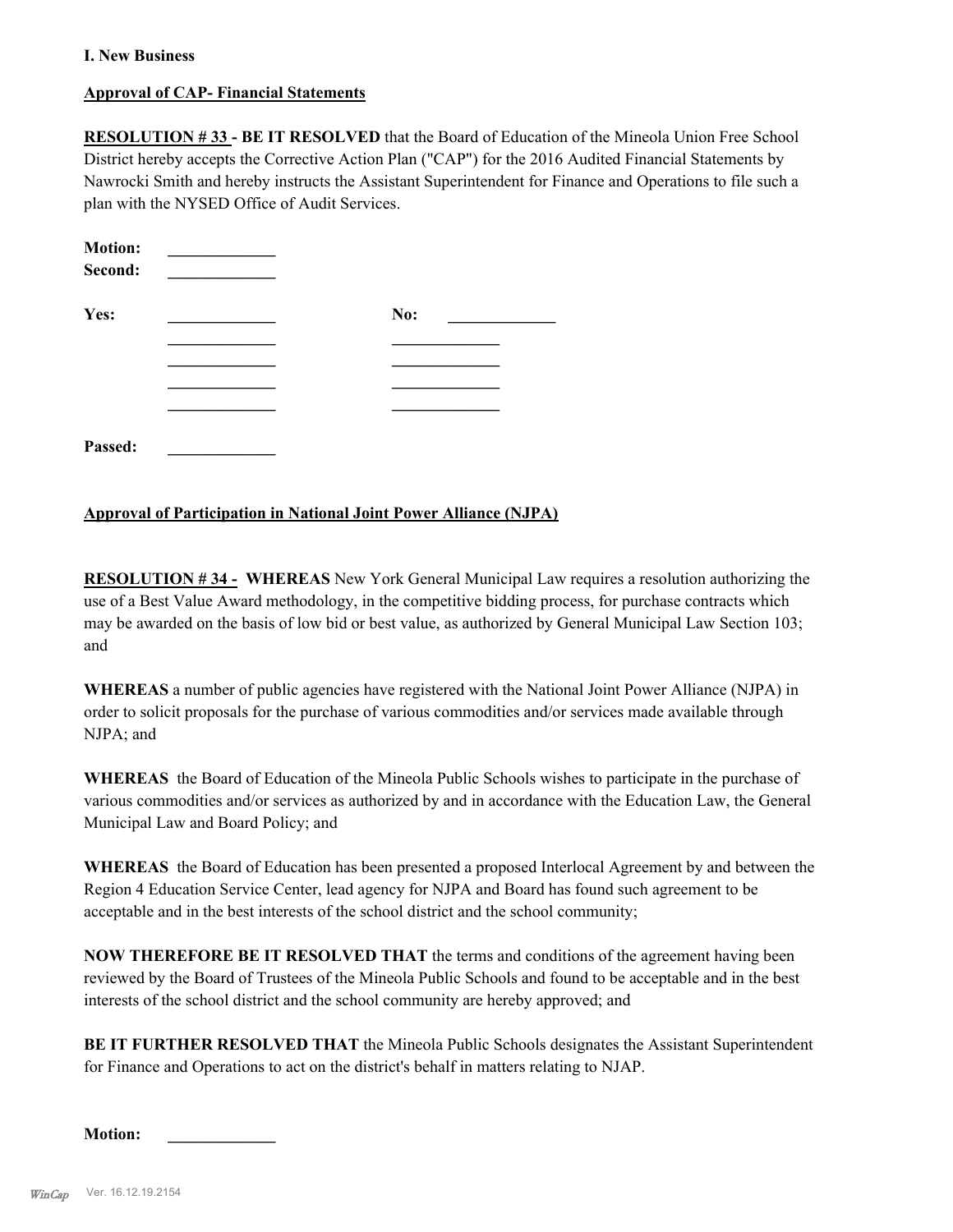| Second: |     |
|---------|-----|
| Yes:    | No: |
|         |     |
|         |     |
|         |     |
|         |     |
| Passed: |     |

#### **Approval of Appointment**

**RESOLUTION # 35 - BE IT RESOLVED** that the Board of Education approves the appointment of Matthew Gaven, to the position of Assistant Superintedent for Curriculum, Instruction,Assessment and Technology, effective 1/3/17, and the authorizes the Board President to execute an employee agreement the terms of which have been reviewed by the Board in Executive Session.

| <b>Motion:</b><br>Second: |     |  |
|---------------------------|-----|--|
| Yes:                      | No: |  |
|                           |     |  |
|                           |     |  |
|                           |     |  |
|                           |     |  |
| Passed:                   |     |  |

#### **J. Consensus Agenda**

**RESOLUTION # 36 - BE IT RESOLVED** that the Board of Education approves the consensus agenda items J.1.a. through J.6.b.1., as presented.

| <b>Motion:</b><br>Second: |     |
|---------------------------|-----|
| Yes:                      | No: |
|                           |     |
|                           |     |
|                           |     |
|                           |     |
| Passed:                   |     |

#### 1. **Accepting of Minutes**

That the Board of Education accepts the minutes of the December 1, 2016 Business Meeting as presented. a.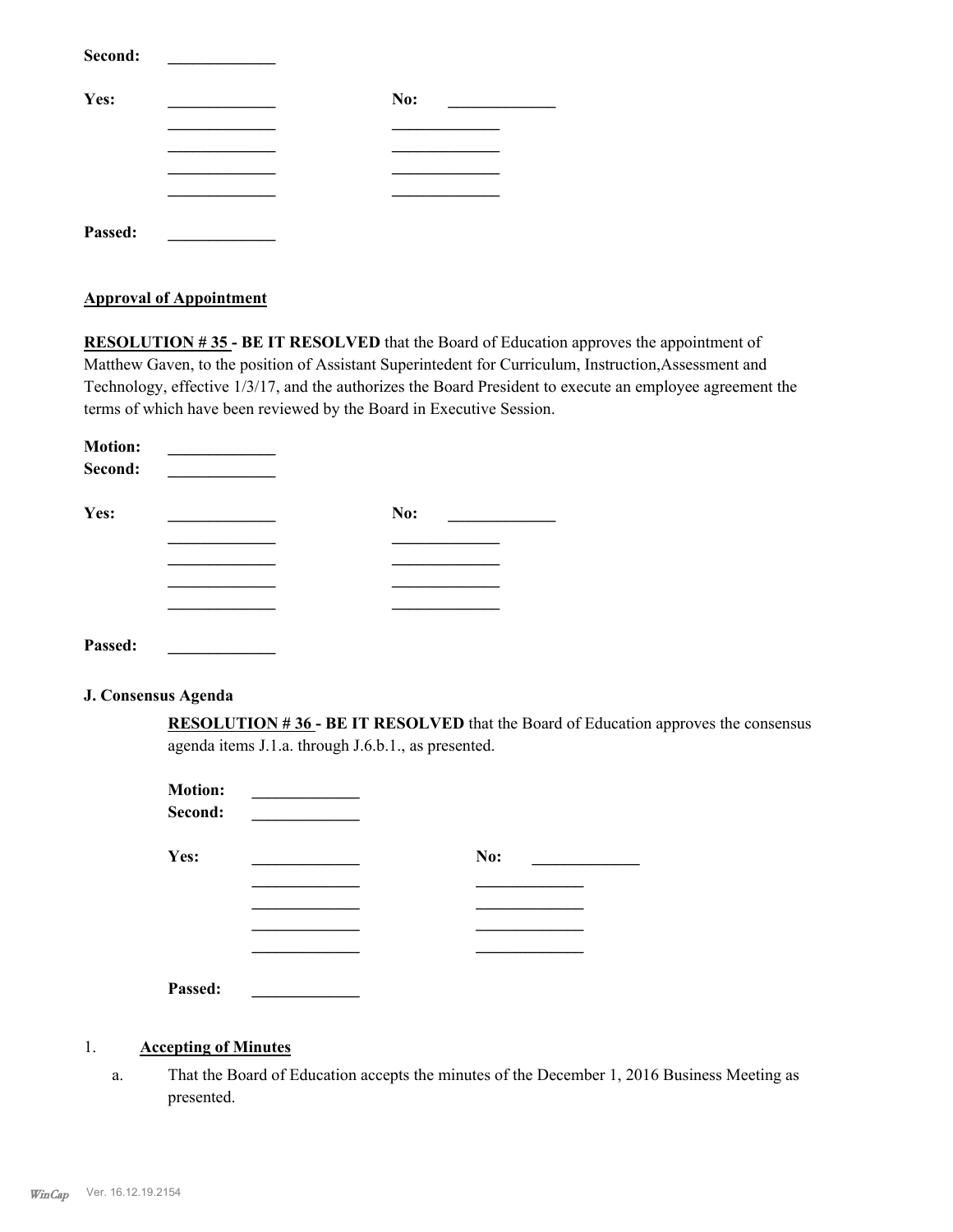## 2. **Instruction**

- a. Resignation(s)
- That the Board of Education accepts the resignation of Thomas Nucci, as the Robotics Club advisor at the middle school, effective November 23, 2016. 1.
- b. Leave(s) of Absence/Child Rearing
- That the Board of Education grants a request to Laura DeFeo, for a Leave of Absence, for childrearing purposes, using accumulated sick days, starting approximately April 27, 2017. 1.
- Appointment(s) Sub Teacher per diem c.

That the Board of Education approves the following individual(s) as Per Diem Substitute Teacher (s) for the current school year, at a daily rate of \$100 days 0-10, \$110 days 11-20, \$120 days 21- 30, \$130 day 31+; and retirees at a daily rate of \$125.00 per day, \$130 per day after 30 days.:

| <b>EMPLOYEE NAME</b> | EMPLOYEE CERTIFICATION |
|----------------------|------------------------|
| Patrick Polit        | Music                  |

- d. Appointments 45 Day Subs
- That the Board of Education approves the appointment of Victoria LiPuma, to the position of 45 Day Substitute Teacher for Kieran Molloy, effective December 21, 2016 to on or before June 30, 2017. Salary: Days 1-20, \$100.00, Days 21-39 \$110.00, Days 40-45 \$120, Day 46 - MA, Step 1, \$68,282. 1.
- Appointment(s) Permanent Substitute Teachers e.

That the Board of Education approves the following individual(s) as Permanent Substitute Teacher(s) for the current school year, at a daily rate of \$100 for days 0-10, \$110 for days 11-20, \$120 for days  $21-30$ , \$130 for day  $31+$ , effective October 1st to May 31st.

## **EMPLOYEE NAME EMPLOYEE CERTIFICATION**

- 1. Jenna Cavuto Childhood Education (Grades 1-6)
- Appointment(s) Club/Stipends f.

That the Board of Education approves the following Club/stipend recommendations for the current school year:

| EMPLOYEE NAME   | <b>STIPEND</b> |
|-----------------|----------------|
| Aislinn Oliveri | \$2,151.00     |
| Deborah Doherty | \$1,434.00     |
| Michael Mildon  | \$909.00       |
|                 |                |

## 3. **Instruction: Contracted**

a. That the Board of Education approves the Special Education Services Agreement for parentally placed students (receivable) between the Mineola UFSD and East Williston UFSD for the 2015- 2016 school year.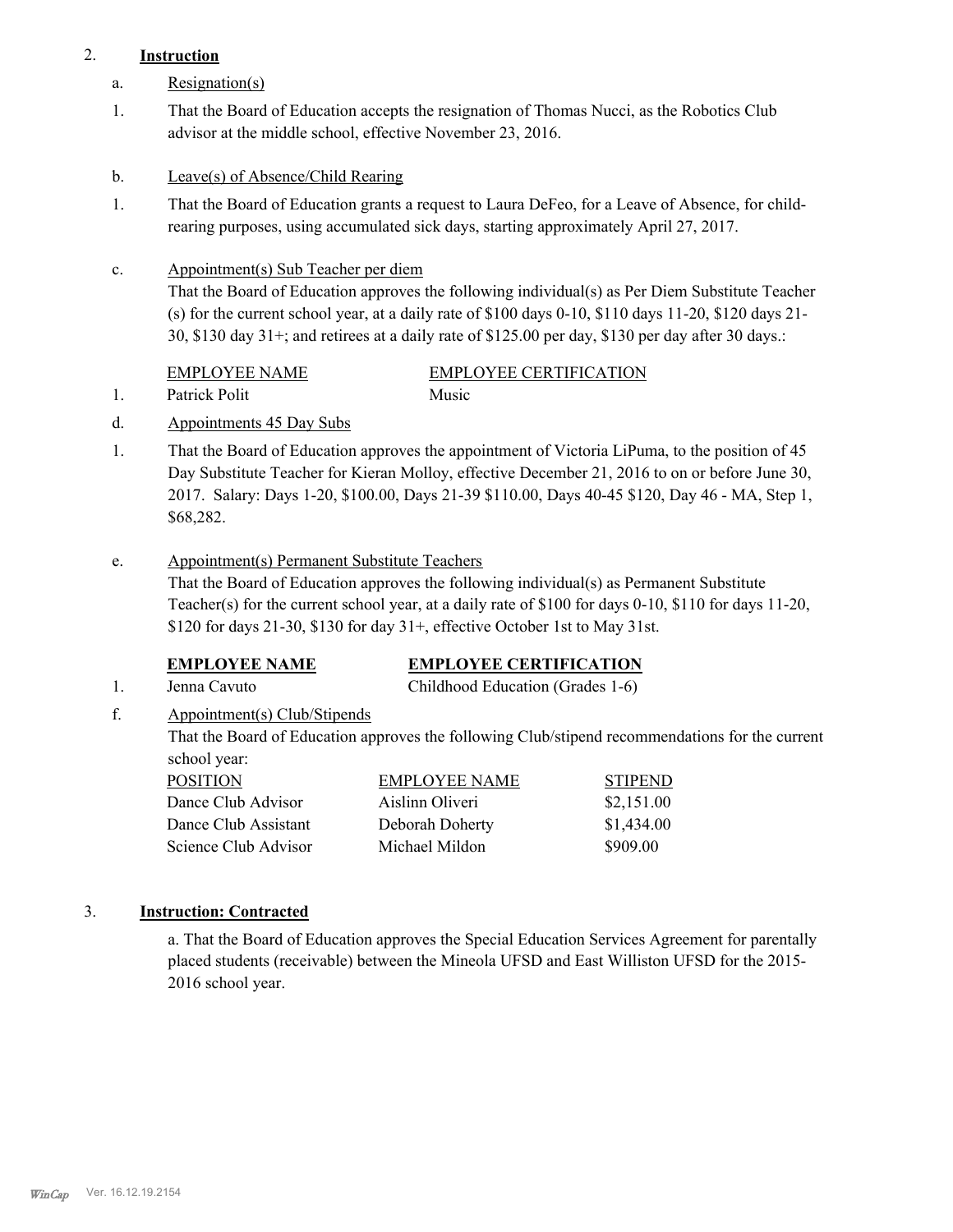b. That the Board of Education accepts the IDEA Flow- Through Allocation Contracts between the following list and the Mineola UFSD for the 2016- 2017 School Year:

- 1. All About Kids
- 2. Brookville Center for Children's Services
- 3. Center for Developmental Disabilities
- 4. Developmental Disabilities Institute
- 5. Interdisciplinary Center for Child Development
- 6. Kidz Therapy Services, LLC
- 7. Mill Neck Manor School for the Deaf
- 8. Nassau BOCES
- 9. New York Therapy Placement Services, Inc.

## 4. **Instruction: Other**

a. That the Board of Education approve the amendment of the language for the Sub Teacher salary to the following:

"Daily rate of \$100 days 0-10, \$110 after 11-20 consecutive days, \$120 after 21-30 consecutive days, \$130 after 31 + consecutive days and retirees at a daily rate of \$125 per day.

## 5. **Civil Service**

- a. Resignation(s)
- That the Board of Education accept the resignation of Andrea Paggi, from the positions of part time Typist Clerk in the Pupil Personnel Office, and as District Clerk of the Mineola School District, effective December 23, 2016. 1.
- That the Board of Education accept the resignation of Maura A. Hanretty, part time Teacher Aide at the Middle School, effective December 23, 2016. 2.

## b. Appointments

- That the Board of Education approve the appointment of Cristina Santos, to the position of Teacher Aide at Meadow Drive School, to replace Donna LaRose who retired, effective January 3, 2017. Salary will be \$22,221on Step 1; probation is 26 weeks. 1.
- That the Board of Education approve the appointment of Maria Crecco, to the position of part time Lunch Aide at Hampton Street School, effective January 3, 2017. Salary is \$13.95 on Step 1. 2.
- That the Board of Education approve the appointment of Brandon Pesa, to the position of Cleaner Sub, effective December 5, 2016. Salary is \$12.25 per hour. 3.
- That the Board of Education approve the appointment of Omar Khan, to the position of Cleaner Substitute, effective January 3, 2017. Salary is \$12.25 per hour. 4.
- That the Board of Education approve the appointment of Maura Pelham, to the position of Registered Nurse Substitute, effective January 3, 2017. Salary is \$125 per day. 5.
- That the Board of Education approve the appointment of Gregory Glover, from the position of 5 hour Bus Driver to 10 month Bus Driver, effective January 2, 2017. Salary will be \$42,374 on Step 7. 6.
- c. Leave(s) of Absence
- That the Board of Education approve a paid Medical Leave of Absence to John Bregy Jr, Head Custodian III, due to shoulder surgery, effective December 20, 2016. 1.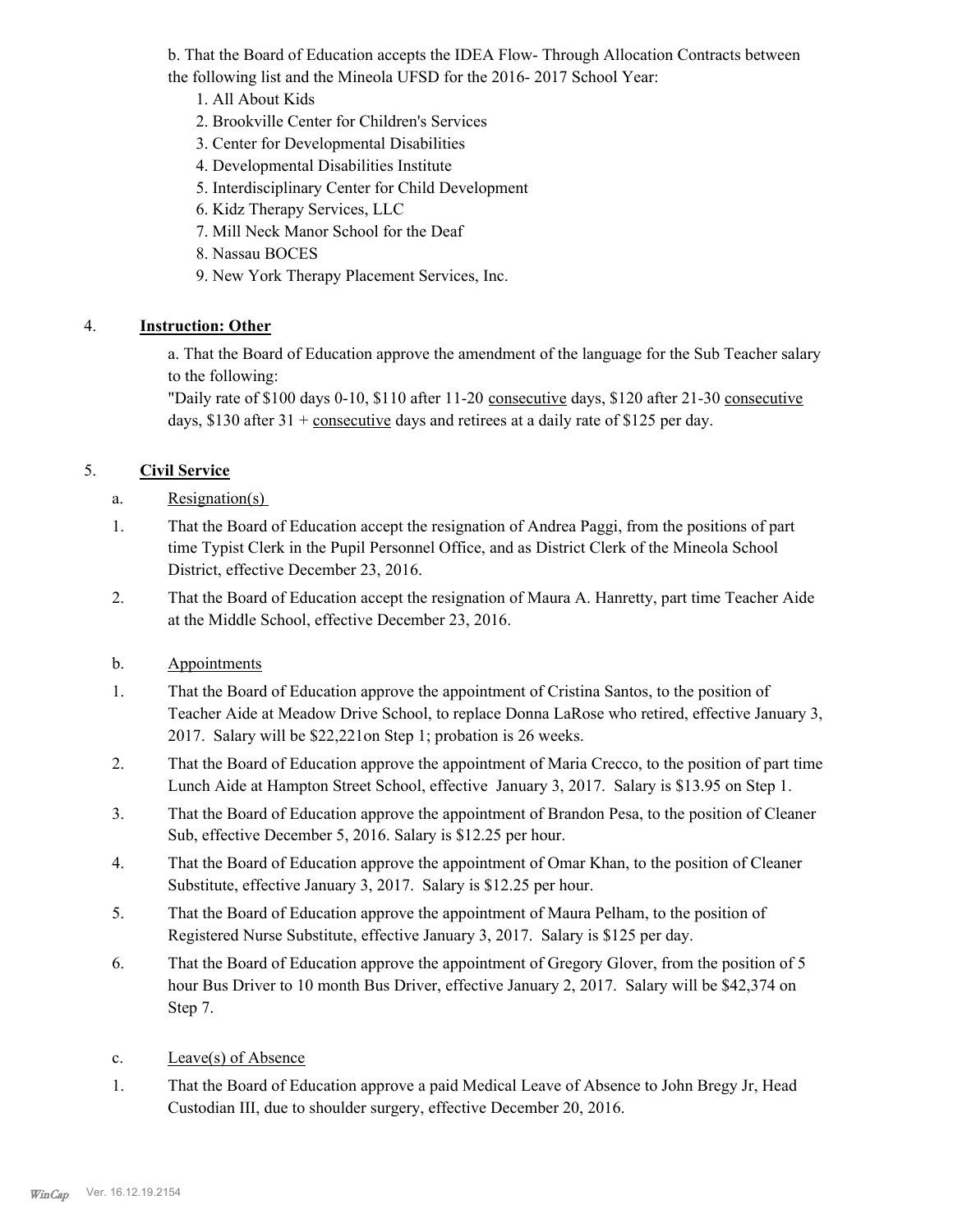- That the Board of Education approve a paid Medical Leave of Absence to Patricia Derosa, 10 month Sr. Typist Clerk at the High School, due to surgery, effective November 11, 2016 through December 16, 2016. 2.
- That the Board of Education approve a paid Medical Leave of Absence to Richard Haenel, Maintainer, effective 11/15/2016 through December 15, 2016. 3.
- That the Board of Education approve a paid Medical Leave of Absence to Sara Bond, Teacher Aide at Meadow Drive School, due to surgery, effective January 12, 2017. Leave will be approximately six to eight weeks. 4.
- d. Resignation(s)
- That the Board of Education accept, the resignation, with regret, of Alice Boos for the purpose of retirement, effective December 7, 2016. 1.
- e. Leave(s) of Absence
- That the Board of Education grant a request to Rose Higgins, part time Teacher Aide at the Middle School, for an Unpaid Medical Leave of Absence, due to a fracture of the humerus, effective November 29, 2016. 1.
- That the Board of Education grant a request to Beth Bradley for an Unpaid Medical Leave of Absence, due to surgery, effective January 17, 2017. Leave is approximately four to six weeks. 2.
- f. Reappointments
- That the Board of Education approve the reassignment of Vincent Sanseverino, from the position of 10 month Bus Driver to 5 hour Bus Driver, due to family illness, effective December 16, 2016. Salary is \$27,708 on Step 9. 1.

## 6. **Business /Finance**

## a. **Treasurer's Report**

1. That the Board of Education accepts the Treasurer's report for the period ending October 31, 2016 and directs that it be placed on file.

## b. **Approval of Invoices and Payroll**

1. That the Board of Education accepts the Invoices and Payroll for the period ending November 30, 2016

| $A/P$ Warrant #9   | November $16, 2016$ | \$3,590,891.95 |
|--------------------|---------------------|----------------|
| $A/P$ Warrant # 10 | November 30, 2016   | \$297,665.71   |

## **TOTAL EXPENSES \$ 3,888,557.66**

PAYROLL # 9 & # 10

General  $$4,163,652.92$ F Fund \$ 44,156.34

**TOTAL PAYROLL \$ 4,207,809.26**